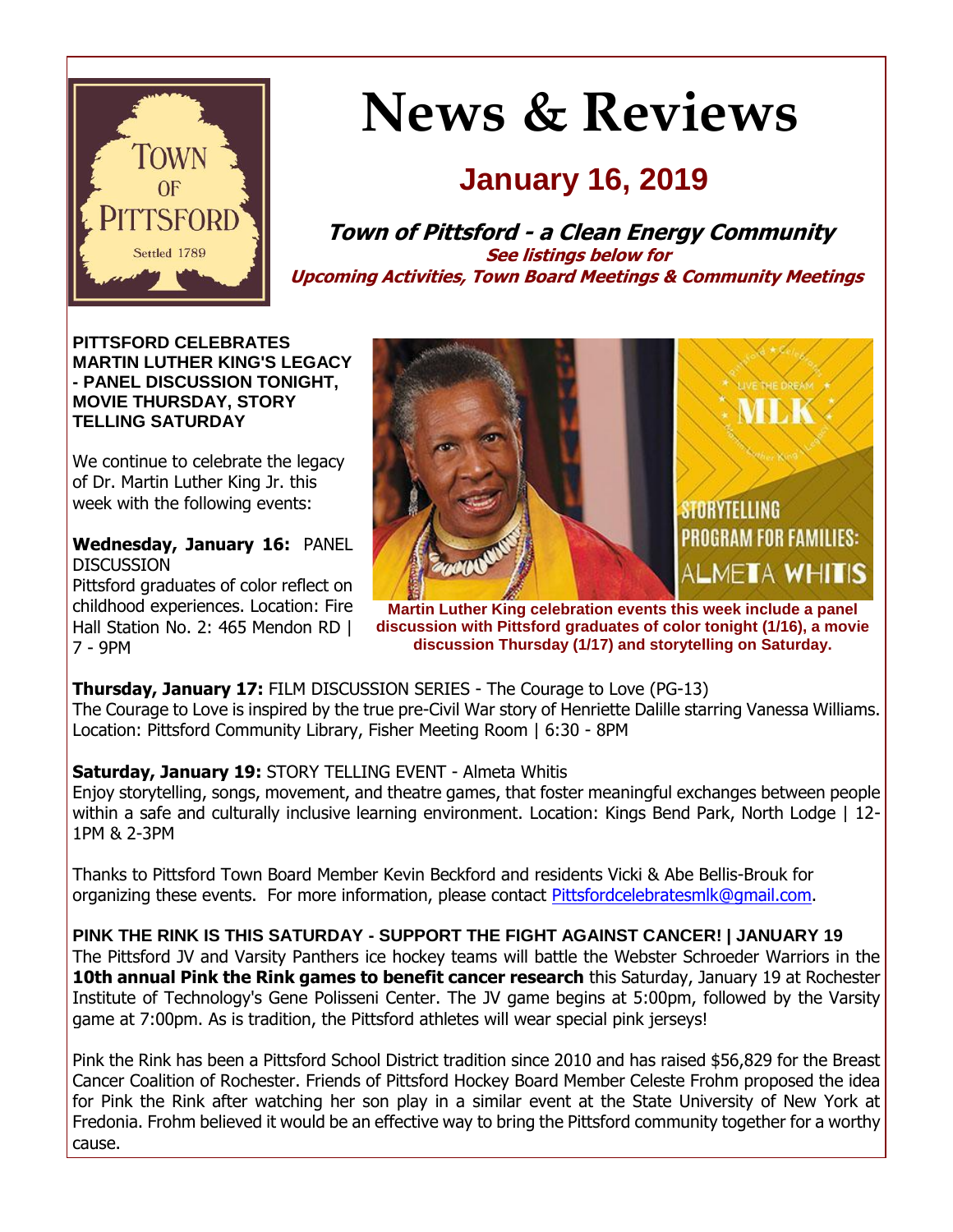Tickets can be purchased for \$5.00 at Pittsford Mendon and Pittsford Sutherland High Schools, the Pittsford School District Athletic Office, and at the door. The Gene Polisseni Center ice arena at Rochester Institute of Technology is located at 51 Lomb Memorial Dr., Rochester. For more information go to [www.pittsfordhockey.org.](http://r20.rs6.net/tn.jsp?f=001L9uowlxeID0k2HacEv8Thw1eg_4ZOWqbOx_DKLoamxCvyBMNPdAdKfDsMpVlhQ-gvpJKlfl74-VBSApK4xtkK_qqVxXt2EfrqB9r1nuV7k5riusi7oPs-1r4ymTGGRNw8QgdNUq-QqlqBbeUINzMo7tWSHiCJ_sP3lAOTW7tdF23MDMNg2zGpdBmW1KGxcURthHJy1YWHe4oY8HbROxJm3i9XNyp1Xi5ncyET2m4VTJgfphu2ASC2RCv6t_wcLNoDMt16BfCZESTStEYhsKbBFqa0WcaJ8NLRUIwxmFo4dc=&c=tLQUf4UyyPggcmIheeefYPdtKZkRgVCYvl6MMWcjP-PnMnyUBXHU4A==&ch=g9u9FF-HsRqvoDMZhkDqf0otKR1FRENvazlybN9pTSOeApaenknPsw==)

**PITTSFORD SENIORS LUNCH PROGRAM TUES.: SINKING OF WWII PASSENGER SHIP ATHENIA** Seniors, enjoy a delicious lunch this Tuesday (1/22) and a fascinating presentation about the sinking of the passenger ship Athenia during World War II. **The program is presented by Doris Adamek, whose father (John Garland) survived the event.** The lunch and program will be held at 12noon in the VanHuysen Community Room of the Spiegel Pittsford Community Center. Lunch includes Italian Wedding Soup, 1/3 sub sandwich, fruit and dessert. Cost is \$6.00 per person; **registration and payment is required in advance**. For more information and to make your reservation, stop by the Pittsford Seniors Office in the Community Center or call 248-6235.

And be sure to save the date for our **lunch program on Tuesday, January 29 at 12noon featuring a "Hot Potato Snowball" game with prizes!**. Lunch is \$6.00 per person and includes a chicken Caesar salad, roll and dessert. Call or stop by the Pittsford Seniors Office for more information and to register.

The Town of Pittsford's Community Center is located at 35 Lincoln Avenue. To learn more about all of our wonderful programs for seniors [click here to visit the Seniors page](http://r20.rs6.net/tn.jsp?f=001L9uowlxeID0k2HacEv8Thw1eg_4ZOWqbOx_DKLoamxCvyBMNPdAdKXtmYCYo-i1gj0L39kPxOgDFxuUk-91G12WIs21PwmGjIGKgDgW1Qxlr5AYxQh3yOoZK9VJyC82wbW6FE_GfPqOr8cENnCGdGkEjXtMTEhCdQIFBxGpF28qEYpApI36il_hZ-rMYZkhyr0vvKR0025YWyZ46k2IIz6DepuOADd1SO0WuMlEq9U4H9M-IyhxkYJbBKqxKi2jQkcK7gEXfYcvbmUhZZFoiNx3LK4psdm1zGEyY6UgFvC8vMH3US6SOBA==&c=tLQUf4UyyPggcmIheeefYPdtKZkRgVCYvl6MMWcjP-PnMnyUBXHU4A==&ch=g9u9FF-HsRqvoDMZhkDqf0otKR1FRENvazlybN9pTSOeApaenknPsw==) on the Town website or read our Seniors [program info brochure online.](http://r20.rs6.net/tn.jsp?f=001L9uowlxeID0k2HacEv8Thw1eg_4ZOWqbOx_DKLoamxCvyBMNPdAdKbOvk8bWf6Idv2Xtsgkm5nCfjW-Sxah2HonoZlIOZguBcPuxusNSpVqH5IY2V4kCQf96OdgWujBDLbm9b7wXAMbGXD_xr81gLUxjwUtA1wUtxMlq4j-jd7Sk1-wQ4fjwxwDnKOSMK87RJqPcM-bucrpcIRF9nGq3P2Iks8Ponux_zEWTmdk-0QNXH5vdE3SK_OxCuQaAQkUWCY-On7zN1lf2x7-rhxQO2DOSmCDZ1-sXSNF5YXtyM3OfEVXUxF0afnxX91wqxTgPUBNlfm1qsBHwAIORRwFGIi0ayrTfhDflzArv-R4k_1zRyfZhy-68BA==&c=tLQUf4UyyPggcmIheeefYPdtKZkRgVCYvl6MMWcjP-PnMnyUBXHU4A==&ch=g9u9FF-HsRqvoDMZhkDqf0otKR1FRENvazlybN9pTSOeApaenknPsw==)

#### **TOWN SEEKING TO FILL PART-TIME LIFEGUARD POSITIONS**

The Town of Pittsford is seeking lifeguards for the Pittsford Recreation Department's winter aquatics programs. Lifeguards are needed Monday and Wednesday evenings 6:00 - 9:00pm and Saturdays 8:30am - 2:00pm. Certification as a lifeguard/first aid certification is required, water safety instructor certification is a plus!

The pay rate begins at \$12.00 per hour and is commensurate with experience and certifications. Contact Brett for more information at **[bwilby@townofpittsford.org](mailto:bwilby@townofpittsford.org?subject=Lifeguard%20position)** or (585) 248-6289. For a complete job description, [application information and an employment application](http://r20.rs6.net/tn.jsp?f=001L9uowlxeID0k2HacEv8Thw1eg_4ZOWqbOx_DKLoamxCvyBMNPdAdKXrC0vp4BnsNBBLY3HwfxVfEjG5QyEGxK9xvb5Heh9as3K77BumbtklUbJZ9K25ROGzcwbrOXxnFykM02fWpxojmEpiCLnotB7IszDzE7o3aIoCah7PCcJ_YuOa5UkU_t890nmSRlS5hb0kZ_2tPDxoIR6QJ-jD2XGwv7IDW1xPqjh3ud7JMZTfDUqc-hS0pmrE6uPvxn1upgBDSLVLpQ80jtoNpFivrbLkz01cBBra_zKY3G0t4jCDzu_iC7ixHYoU-1r9pXb_k0esnFiadKxBkOFkDAgxRdXdOcyGdl_SIu7AatkJaQ3Ipiau2owdbCWFC17UY9eqTeT0UsnPyBQ4-akIjseuxdw==&c=tLQUf4UyyPggcmIheeefYPdtKZkRgVCYvl6MMWcjP-PnMnyUBXHU4A==&ch=g9u9FF-HsRqvoDMZhkDqf0otKR1FRENvazlybN9pTSOeApaenknPsw==) click the link or visit the Human Resources page on the Town of Pittsford website. The Town is also seeking Swim Instructors - for more information about swim instructor positions visit the **[Employment Opportunities page](http://r20.rs6.net/tn.jsp?f=001L9uowlxeID0k2HacEv8Thw1eg_4ZOWqbOx_DKLoamxCvyBMNPdAdKSE0pJCfbyRpbJXYS9hZ7XcJLz0PAG6R-W9PAKtZttLw6XniQe_C0_QbN5vb-kcaeb4m9jHReme1A3sTwAh9Umk6jVXDIoMjlleMcXscikWB46DB-AIxt_ZjgNS_4APNxNpvrndxhBmiCy_FkK849hQ4Cb0x8X0gwTH3AWztKqtNHUKBjuYEHXqZbFuYWWxI_stISCy_O3BWNkZ-ZmpRWUXpUoy3tFMXAGqLG0XZT_Lor4gKgwV3HsTjJLKChca02m8OkgpyJJiQlDY09uTATOc_Gtv4drd42v1RCRVSGyDL&c=tLQUf4UyyPggcmIheeefYPdtKZkRgVCYvl6MMWcjP-PnMnyUBXHU4A==&ch=g9u9FF-HsRqvoDMZhkDqf0otKR1FRENvazlybN9pTSOeApaenknPsw==)** on the Town website.

#### **REMINDERS**

#### **TOWN AND COUNTY 2019 PROPERTY TAX BILLS HAVE BEEN MAILED - DUE 2/10**

Pittsford residents: if your property taxes are not in escrow, you should have received your 2019 Town and County tax bill in the mail by this time. If you have not received your tax please do one of the following to obtain a copy of your bill:

1) Download and print a copy directly from the Monroe County website at [www.monroecounty.gov/apps/propertyapp.php,](http://r20.rs6.net/tn.jsp?f=001L9uowlxeID0k2HacEv8Thw1eg_4ZOWqbOx_DKLoamxCvyBMNPdAdKVn2OF3boOxRPMuaScDjZV_7qu83mbo0L0JctS-bJO-uK8fhr_FyQqAyIavAFaunEn3w5usoEMCaHFxLKU8-K-4Lx4pg1xW15VygnYuwbIxKe12Wtf09GzEpOW3vMTzb_dqIFZJ5uULYWemFMjSvvBtWlUXyNrVzrxlXO5eC_qJusdFLQlPlAo34F3oowWxkq398T3hzCbCbVczw1iS3-W0Flpf8WExzSQe1rP4XiU05evl-Ka5GQ-YcEjfajSmYJUWVtLV20UIu&c=tLQUf4UyyPggcmIheeefYPdtKZkRgVCYvl6MMWcjP-PnMnyUBXHU4A==&ch=g9u9FF-HsRqvoDMZhkDqf0otKR1FRENvazlybN9pTSOeApaenknPsw==) OR

2) Call the Town Tax Office at 585-248-6215 to have a copy of the bill emailed to you, OR

3) Email the Town Clerk/Tax Receiver at: Idillon@townofpittsford.org to receive a copy of your bill.

**The interest-free Town and County property tax payment deadline is February 10; first installments are also accepted by or before February 10.** Please be sure to read all the instructions and information written on the back of your bill carefully. Payments may be made at Pittsford Town Hall (11 South Main Street), [online,](http://r20.rs6.net/tn.jsp?f=001L9uowlxeID0k2HacEv8Thw1eg_4ZOWqbOx_DKLoamxCvyBMNPdAdKVn2OF3boOxRPMuaScDjZV_7qu83mbo0L0JctS-bJO-uK8fhr_FyQqAyIavAFaunEn3w5usoEMCaHFxLKU8-K-4Lx4pg1xW15VygnYuwbIxKe12Wtf09GzEpOW3vMTzb_dqIFZJ5uULYWemFMjSvvBtWlUXyNrVzrxlXO5eC_qJusdFLQlPlAo34F3oowWxkq398T3hzCbCbVczw1iS3-W0Flpf8WExzSQe1rP4XiU05evl-Ka5GQ-YcEjfajSmYJUWVtLV20UIu&c=tLQUf4UyyPggcmIheeefYPdtKZkRgVCYvl6MMWcjP-PnMnyUBXHU4A==&ch=g9u9FF-HsRqvoDMZhkDqf0otKR1FRENvazlybN9pTSOeApaenknPsw==) or at Canandaigua National Bank (18 State Street, Pittsford). February 10 falls on a Sunday (when Town Hall is not open), therefore, payment will be accepted as received "on-time" if received in person on Monday, February 11 or with a U.S. postmark of Monday, February 11, 2019. Please note there is a 3% service charge for online payments. It is also **strongly** advised that you do NOT pay by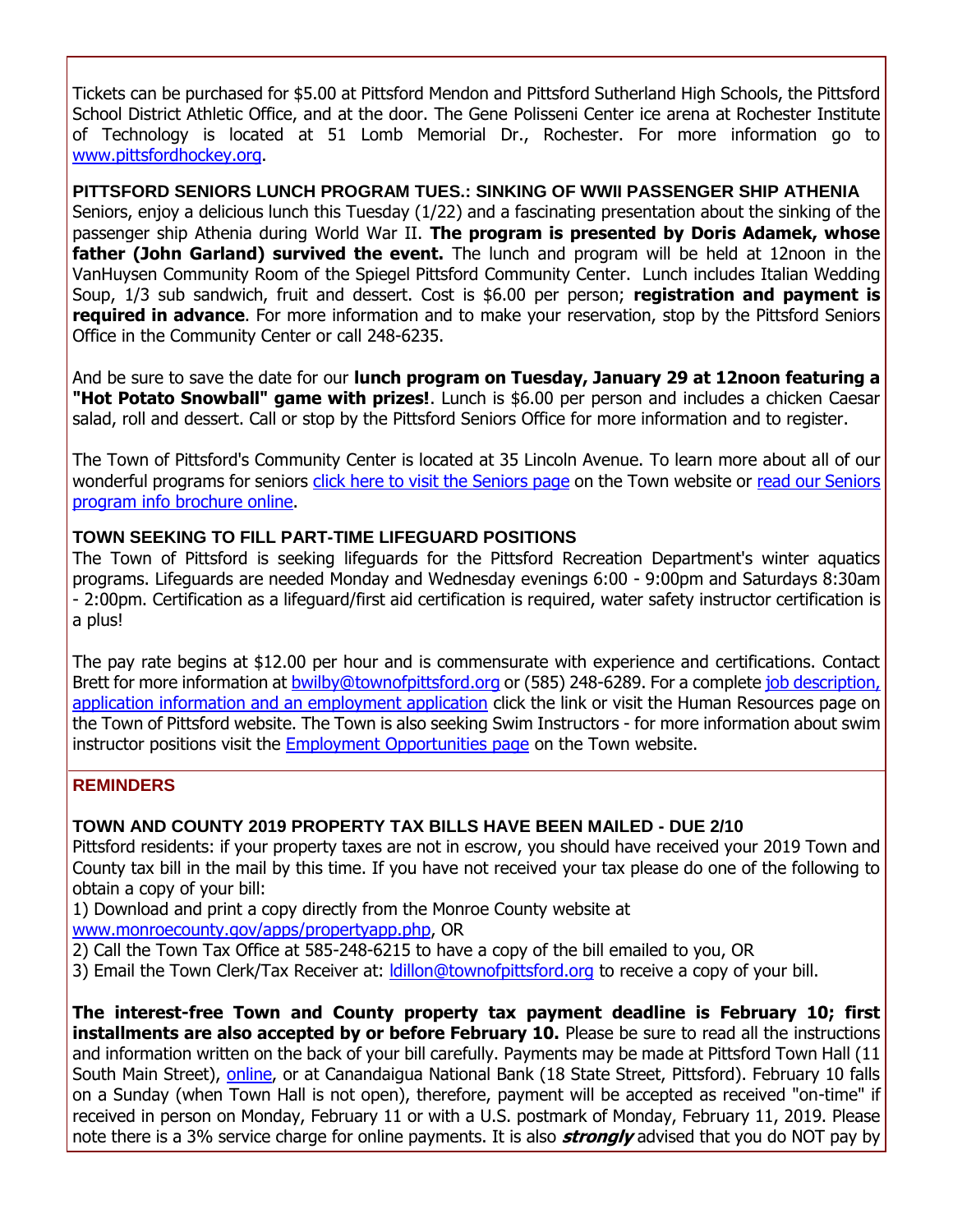electronic check, as these payments do not receive a U.S. postmark and may arrive late. The payment stub (see page 2 of your tax bill) must accompany your payment.

**Please also note:** If you are paying your tax bill with an online bill pay (electronic banking) system through your bank, please be aware that your bank still generates and mails a paper check to the Town and it may take as long as two weeks or more to reach the Town offices. This type of mail does not receive a USPS postmark. Therefore, the Town can only consider your payment received on the date it is physically received in our office.

#### **SEASONAL PARKING RESTRICTIONS IN EFFECT THROUGH APRIL 1, 2019**

In order to facilitate snow removal Town of Pittsford seasonal parking restrictions are in effect from November 15 (this Thursday) through April 1, 2019. Parking of any vehicle on public roads - including state highways and on the shoulder of all roads - is prohibited each year from November 15 through April 1 in all areas within the Town and outside of the Village. Please note violators may be ticketed or towed. Help us keep our roadways safe - during this time, please don't park on or along public roads outside of the Village.

#### **EMERGENCY CLOSINGS INFORMATION**

In the case of major weather events or other emergencies, information about facility closings and program/event cancellations will be announced on the Town's website [www.townofpittsford.org,](http://townofpittsford.org/?utm_source=eNews+1-16-19&utm_campaign=eNews+01-16-19&utm_medium=email) [Facebook](https://www.facebook.com/pages/Town-of-Pittsford/139082619464200)  [page Town of Pittsford,](https://www.facebook.com/pages/Town-of-Pittsford/139082619464200) and [Twitter feed @pittsfordtown,](http://r20.rs6.net/tn.jsp?f=001L9uowlxeID0k2HacEv8Thw1eg_4ZOWqbOx_DKLoamxCvyBMNPdAdKUfrlXNX6wZB3cj90L2AwH8qUjNkCcz8cNGbt1Ce_3KiW-hHiYJDMJvlXCtXAMfiO1V23swXw1MCz64v30HuL3qV5lLYkOUPRMbisUDzFqWGbD3yFhd647px-JdMWzWz_Q==&c=tLQUf4UyyPggcmIheeefYPdtKZkRgVCYvl6MMWcjP-PnMnyUBXHU4A==&ch=g9u9FF-HsRqvoDMZhkDqf0otKR1FRENvazlybN9pTSOeApaenknPsw==) as well as on local television and radio stations and Pittsford's [Cable Channel 12 government access station.](http://townofpittsford.org/home-channel12?utm_source=eNews+1-16-19&utm_campaign=eNews+01-16-19&utm_medium=email) Channel 12 announcements can be viewed live any time via the [Channel 12 page on the Town website.](http://townofpittsford.org/home-channel12?utm_source=eNews+1-16-19&utm_campaign=eNews+01-16-19&utm_medium=email)

#### **ASL INTERPRETER AT TOWN BOARD MEETINGS**

The Town of Pittsford provides an American Sign Language interpreter at every meeting of the Pittsford Town Board, to interpret for those who need this service.

#### **UPCOMING COMMUNITY ACTIVITIES IN PITTSFORD**

- **Martin Luther King Jr. Celebration Event - Panel Discussion: Pittsford graduates of color reflect on childhood experiences**, Wednesday, January 16, 7:00 - 9:00pm, Pittsford Fire Department Station #2, 465 Mendon Road (across from Pittsford Mendon High School)
- **Martin Luther King Jr. Celebration Event - Film and Discussion: The Courage to Love** [PG-13], Thursday, January 17, 6:30 - 8:00pm, Pittsford Community Library Fisher Meeting Room (first floor), 24 State Street
- **Martin Luther King Jr. Celebration Event - Storytelling with Almeta Whitis**, Saturday, January 19, 12:00 - 1:00pm and 2:00 - 3:00pm, Town of Pittsford King's Bend Park, North Lodge, 170 W. Jefferson Road
- [Pittsford Panthers Pink the Rink Varsity and JV hockey games,](http://r20.rs6.net/tn.jsp?f=001L9uowlxeID0k2HacEv8Thw1eg_4ZOWqbOx_DKLoamxCvyBMNPdAdKfDsMpVlhQ-gvpJKlfl74-VBSApK4xtkK_qqVxXt2EfrqB9r1nuV7k5riusi7oPs-1r4ymTGGRNw8QgdNUq-QqlqBbeUINzMo7tWSHiCJ_sP3lAOTW7tdF23MDMNg2zGpdBmW1KGxcURthHJy1YWHe4oY8HbROxJm3i9XNyp1Xi5ncyET2m4VTJgfphu2ASC2RCv6t_wcLNoDMt16BfCZESTStEYhsKbBFqa0WcaJ8NLRUIwxmFo4dc=&c=tLQUf4UyyPggcmIheeefYPdtKZkRgVCYvl6MMWcjP-PnMnyUBXHU4A==&ch=g9u9FF-HsRqvoDMZhkDqf0otKR1FRENvazlybN9pTSOeApaenknPsw==) Saturday, 1/19, 5:00PM (JV) & 7:00PM (Varsity), Gene Polisseni Center Ice Arena at RIT, 51 Lomb Memorial Dr., Rochester; admission \$5, more info [www.pittsfordhockey.org](http://r20.rs6.net/tn.jsp?f=001L9uowlxeID0k2HacEv8Thw1eg_4ZOWqbOx_DKLoamxCvyBMNPdAdKfDsMpVlhQ-gvpJKlfl74-VBSApK4xtkK_qqVxXt2EfrqB9r1nuV7k5riusi7oPs-1r4ymTGGRNw8QgdNUq-QqlqBbeUINzMo7tWSHiCJ_sP3lAOTW7tdF23MDMNg2zGpdBmW1KGxcURthHJy1YWHe4oY8HbROxJm3i9XNyp1Xi5ncyET2m4VTJgfphu2ASC2RCv6t_wcLNoDMt16BfCZESTStEYhsKbBFqa0WcaJ8NLRUIwxmFo4dc=&c=tLQUf4UyyPggcmIheeefYPdtKZkRgVCYvl6MMWcjP-PnMnyUBXHU4A==&ch=g9u9FF-HsRqvoDMZhkDqf0otKR1FRENvazlybN9pTSOeApaenknPsw==)

#### **TOWN OF PITTSFORD BOARD MEETINGS**

 **Zoning Board of Appeals**, Monday, 1/21, 7:00PM, Public Meeting Room, Town Hall (lower level), 11 South Main Street

#### **COMMUNITY MEETINGS CALENDAR**

- [Village Board of Trustees,](http://www.villageofpittsford.com/?utm_source=eNews+1-16-19&utm_campaign=eNews+01-16-19&utm_medium=email) Tuesday, 1/22, 7:00pm, Village Hall, 21 North Main Street
- [Town of Pittsford Comprehensive Plan Community Workshop:](http://r20.rs6.net/tn.jsp?f=001L9uowlxeID0k2HacEv8Thw1eg_4ZOWqbOx_DKLoamxCvyBMNPdAdKVwB433M2jV2ybA0vcYKDyLxINGDHSR7iuFc-e_zzMsPG9xau7_Nnkt53HWLQ11GXmqeGPz870neZRfoihbyoAXYNpVbaLiAfsqn4veahVyL74hoeRygPUGho5UZsFSVUk9-VaHEl1MLlVNWOS1N_kPN3RyuOcrWRZrUnPQf-G0yFcY1NLb4Z3WBzinD4z_xfUPVCGkm4UsIMJNPUP125sxxH7cJ8VZHeTjsDB4GjT61xcwgT-9u2EXlVqz4gGEZ0Zvn9eflNFjz&c=tLQUf4UyyPggcmIheeefYPdtKZkRgVCYvl6MMWcjP-PnMnyUBXHU4A==&ch=g9u9FF-HsRqvoDMZhkDqf0otKR1FRENvazlybN9pTSOeApaenknPsw==) public comment on Draft Plan, Monday, 1/28, 6:00pm, Pittsford Fire Department Station #2, 465 Mendon Road Pittsford (across from Pittsford Mendon High School)